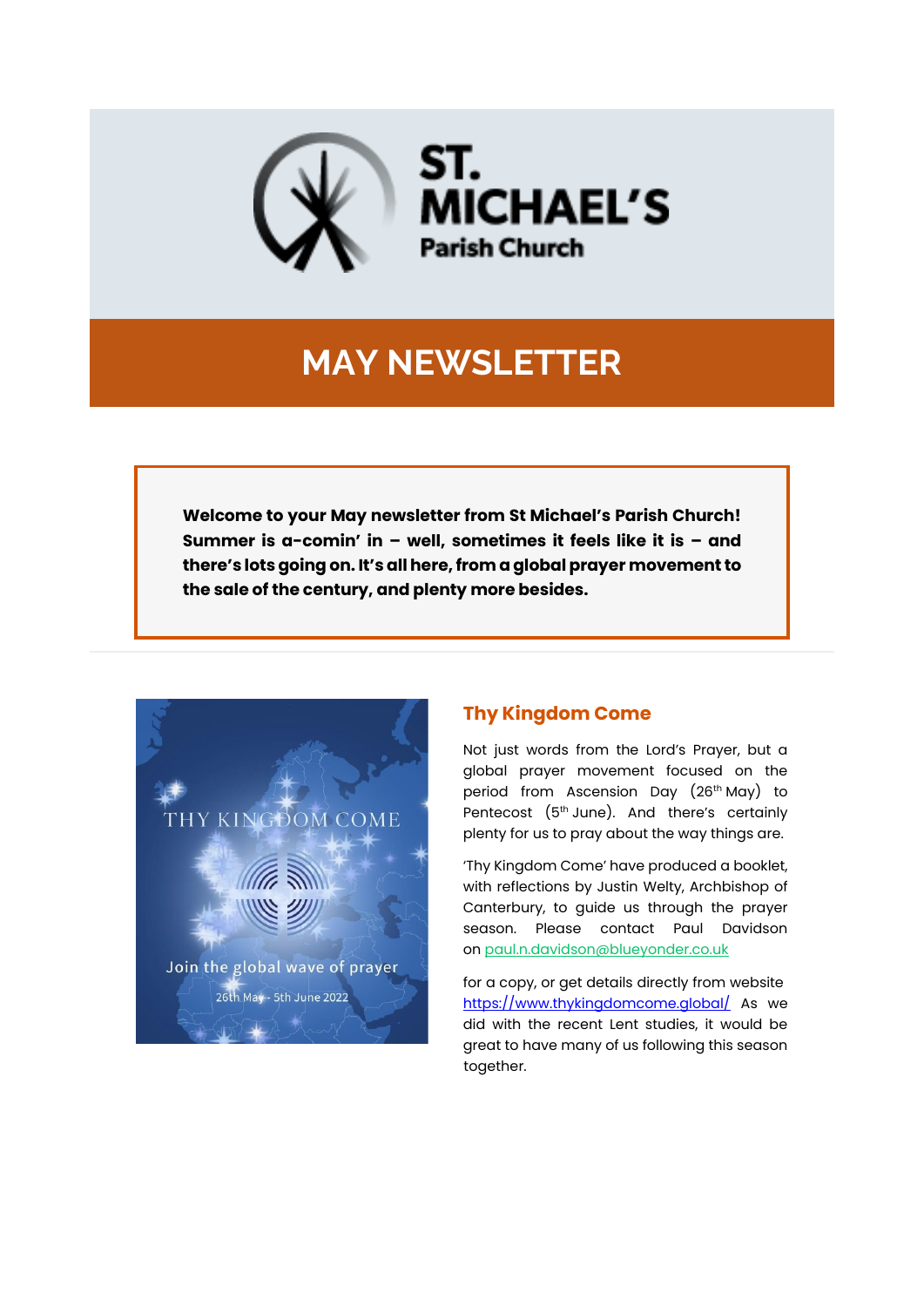#### **Ukraine**

Thank you to all those who have contributed to support for Ukrainian refugees. Whether you have offered to host into your home, or have donated time, money or household items, all your efforts are very much appreciated.

St Michael's is looking forward to receiving a refugee family to stay in the Kirkgate Flat. Sadly, their arrival has been held up by the familiar tale of visa problems, but we hope to have them with us soon. Being 'kinde to strangers' seems the least we can do in this awful situation.



#### **Sale of the Century?**

Tickets are now available for our amazing Aspire Linlithgow silent auction! The Queen Margaret Hall at St Michael's RC Church will be the place to be on Friday 10<sup>th</sup> June at 7pm. The Aspire Linlithgow Silent Auction will give you the opportunity to bid on an amazing array of wonderful items. Enjoy wine and cheese while you ponder your bids. Tickets, at £15, are now available and selling fast. Get yours from Margaret Henderson on [01506 844787](tel:01506%20844787) or at [mlsh45@btinternet.com.](mailto:mlsh45@btinternet.com)



If you can't make the silent auction event on 10<sup>th</sup> June, you can still bid on several of the same items by registering for our online auction. Bid up to make sure no-one tops you on the night! Online bidding opens on Monday 30<sup>th</sup> May and runs to Thursday 9<sup>th</sup> June.

Contact [aspirelinlithgow@gmail.com](mailto:aspirelinlithgow@gmail.com) to register for the online auction.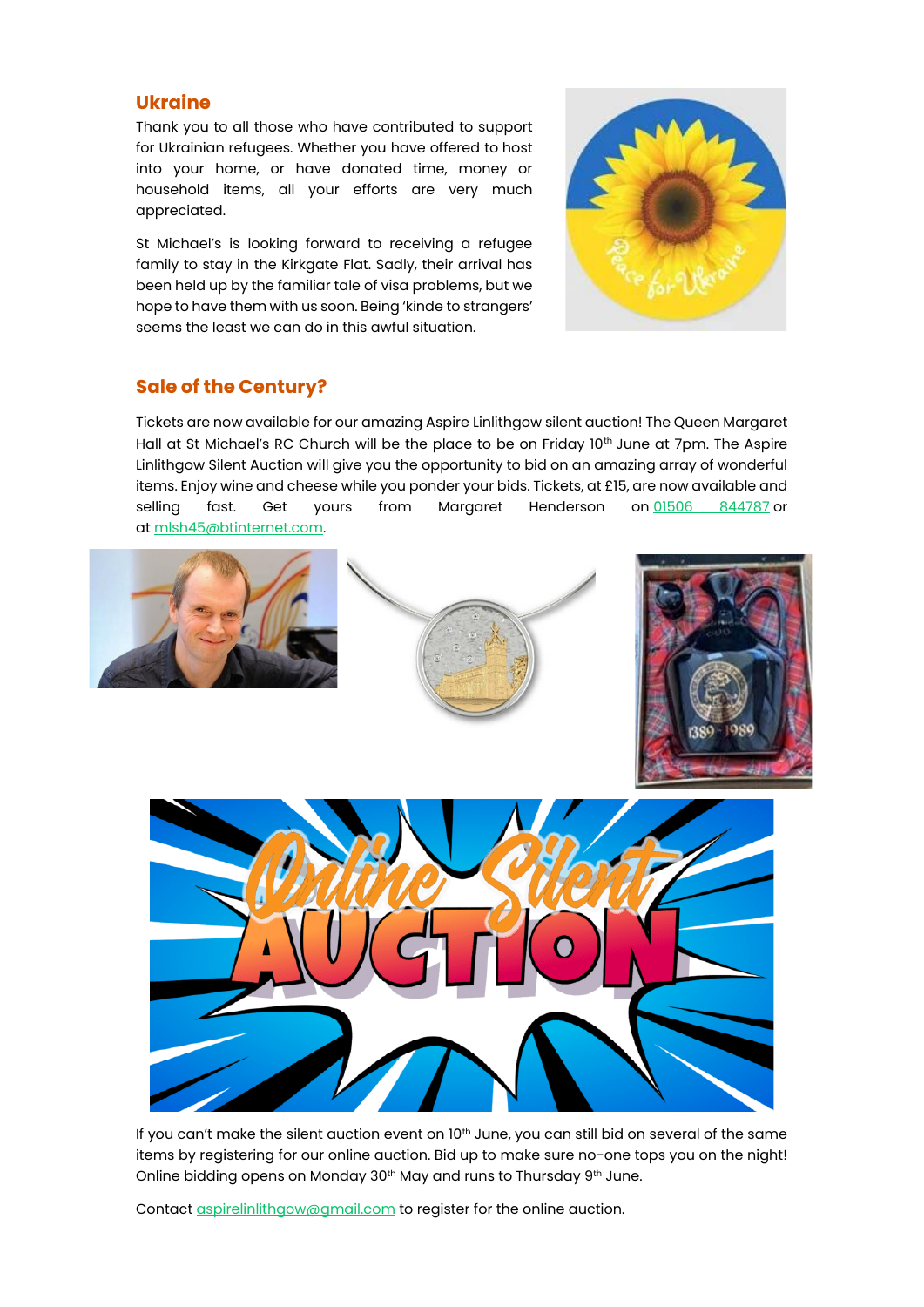

### **Christian Aid Week is Here!**

A reminder that Christian Aid Week 2022 runs from 15-21 May. If you receive an envelope through your door, you're very welcome to return it by popping it through the letterbox at Cross House. And if not, you can access the Linlithgow area e-envelope to give online: [https://envelope.christianaid.org.uk/envelope/linlithgow-e](https://envelope.christianaid.org.uk/envelope/linlithgow-e-envelope?channel=status)[envelope?channel=status](https://envelope.christianaid.org.uk/envelope/linlithgow-e-envelope?channel=status) or through this QR code.





#### **Books, Books, Books**

The first and second book sales for Aspire Linlithgow have been such a success that another one has been arranged, for Saturday 21st May from 10am-12:30pm. Come along to the Kirk Hall, take what you like and donate what you like! You can give by cash or card. You're also very welcome to bring books, DVDs, CDs and even LPs to donate for future sales.

### **Chaffee Chat**

Onward toward the summer we go! We had a smashing re-launch of Messy Church on 23rd April, which saw about thirty people come from St Michael's and St John's.

Further, after some careful behind the scenes work these past months, we have launched Youth Fellowship again! Meeting bi-monthly through May and June, it will serve as a great teaser for next year. There were eleven teens out on 8 May–and what



Youth Fellowship meeting would be complete without a trip to the Golden Chip? Next up: The Marches, and then Holiday Club from 8-11 August. More information next month!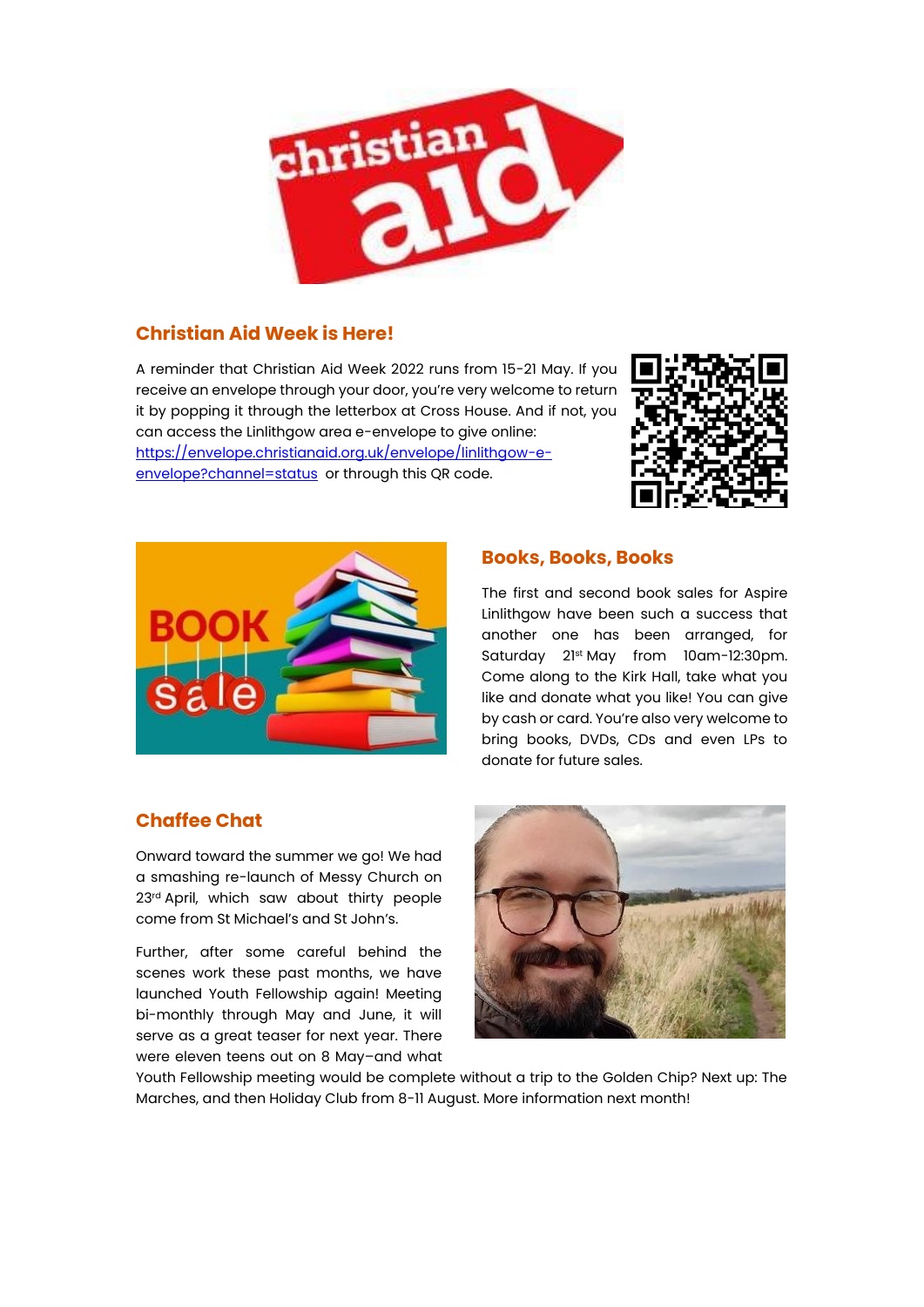

### **End of Session Celebration**

The Guild shared a wonderful night of friendship and fellowship on 9th May, to mark the end of the 2021-22 session during which they were able to resume meeting together every 2 weeks. Thanks to the Park Bistro for a wonderful meal, and to Nicole at Strawberry Luxe for a superb after-dinner treat. And congratulations also to Margaret and the committee for the energy with which they have supported and encouraged members

familiar and new alike through these difficult times.

#### **Floral Delights Ahead**

On Sunday 19th June from 2pm-5pm, Janet and John Carswell will be hosting a Garden Open Day at Jock's Hill, Philip Avenue, Linlithgow, in aid of Aspire Linlithgow. Entry of £5 includes tea (please bring your own mug). Disabled parking only, which is available by prior arrangement on 845698.



# **Sunday Services**



Our worship services are every Sunday at 10am. As Covid-19 remains highly transmissible, please consider taking a lateral flow test before attending for worship, maintain sensible social distancing, and, if you wish, wear a mask at all times while inside the

church building. Three pews at the rear have retained 1m guidance for those wishing greater separation. We look forward to worshipping with you, safely and joyfully, Sunday by Sunday.

Services at Springfield School are **at 09:45** and you are invited to enter the school hall by the fire door.

**If you are not able to attend in person, our main church services are live-streamed:**

**Website: [https://www.stmichaelsparish.org.uk](https://www.stmichaelsparish.org.uk/)**

**Facebook <https://www.facebook.com/stmichaelsparishlinlithgow/>**